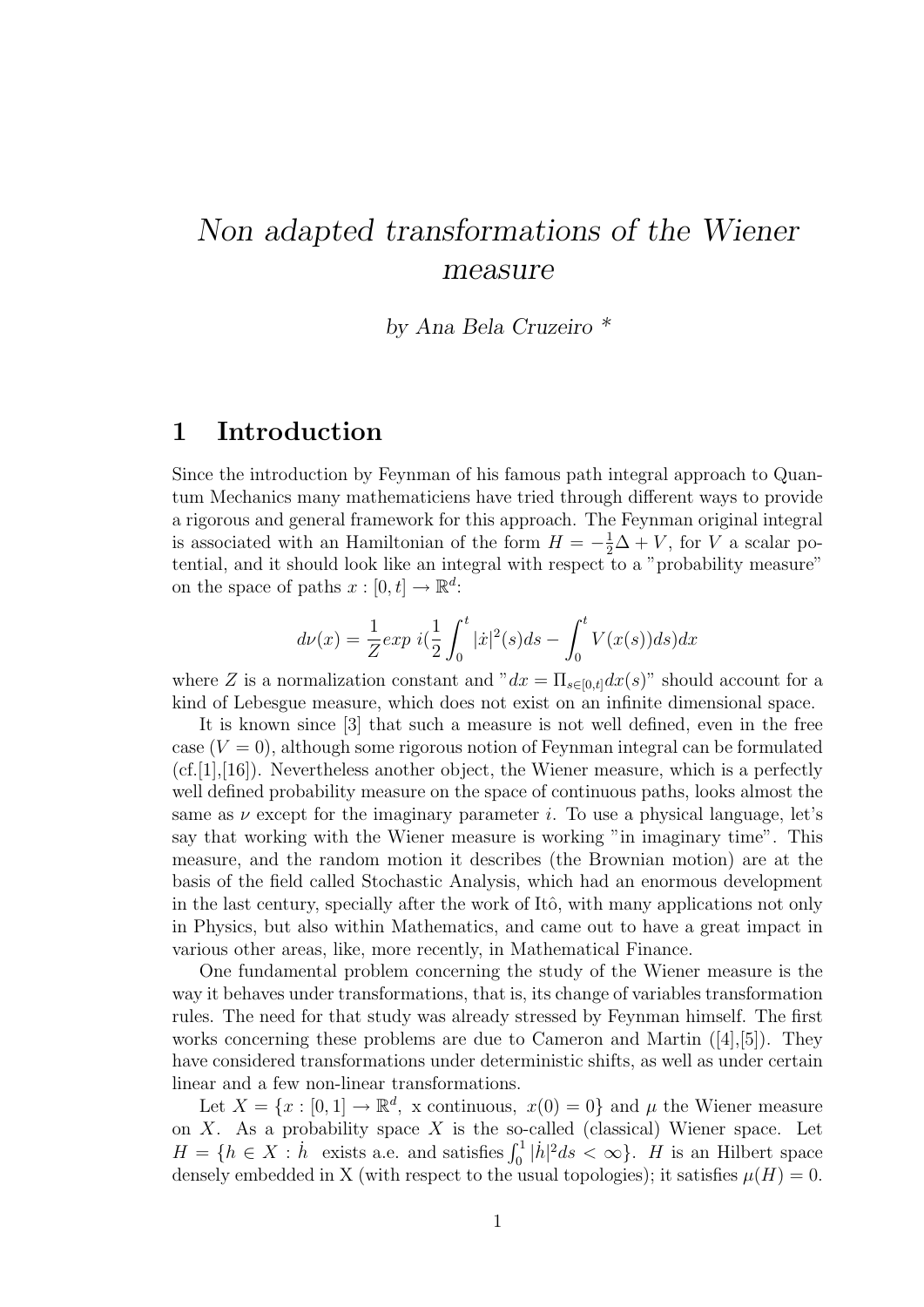The Cameron-Martin theorem for deterministic shifts states that if  $h \in H$  then the image of the Wiener measure under  $\tau_h(x) = x + h$  is absolutly continuous with respect to  $\mu$  with Radon-Nikodym density explicitly given by:

$$
\frac{(d\tau_h)_*\mu}{d\mu}(x) = \exp(\int_0^1 \dot{h} \, dx - \frac{1}{2}|\dot{h}|^2 ds)
$$

where  $dx$  stands for (Itô's) stochastic integral with respect to the Brownian motion x.

With the development of Itô calculus, this theorem was later extended to shifts by adapted H-valued random variables, the expression for the density being analogous to  $(1.1)$  (this is the well known Girsanov theorem). Itô calculus is a powerfull machinery requiring adapteness to the underlying filtration (usually taken to be the filtration of past events) in order to work out. One can nevertheless legitimely ask what this notion of adaptness has to do with transformations of the Wiener measure. A priori, nothing, of course, except that Itô integral is no longer defined. On the other hand another notion of stochastic integral, due to Skorohod ([23]), exists: it is a generalization of Itô's in the sense that it does not require adapteness of the integrand. With the development of Malliavin calculus the Skorohod integral was identified with a basic notion (essential for this calculus), namely the divergence on the Wiener space. This allowed to consider much more general change of variable formulae of the Wiener measure.

In this work we review in the next section some results on (non adapted) transformations  $T: X \to X$  verifying  $T(x) - x \in H$ . In section 3 we describe a more general class of maps (the tangent processes) where a rotation of the space is allowed and which, more recently, became a central object in order to study path spaces of Riemannian manifolds - integration by parts on such spaces is described in paragraph 4. Finally, in the last paragraph, we refer to an application of tangent processes in geometry.

## 2 Non linear transformations of the Wiener measure

The classical Jacobi change of variables theorem for diffeomorphisms T in  $\mathbb{R}^d$  states that

$$
\int_{\mathbb{R}^d} f(T(x)) |J(x)| dx = \int_{\mathbb{R}^d} f(x) dx
$$

where  $J$  is the Jacobian determinant of  $T$ .

Let us now write  $T(x) = x + h(x)$ . Replacing the Lebesgue measure dx by the Gaussian measure  $d\nu(x) = \frac{1}{(2\pi)^{\frac{d}{2}}} exp(-\frac{|x|^2}{2})$  $\frac{x}{2}$ )dx we obtain

> Z  $\mathbb{R}^d$  $f(T(x))|\tilde{J}(x)|d\nu(x) =$  $\mathbb{R}^d$  $f(x)d\nu(x)$

where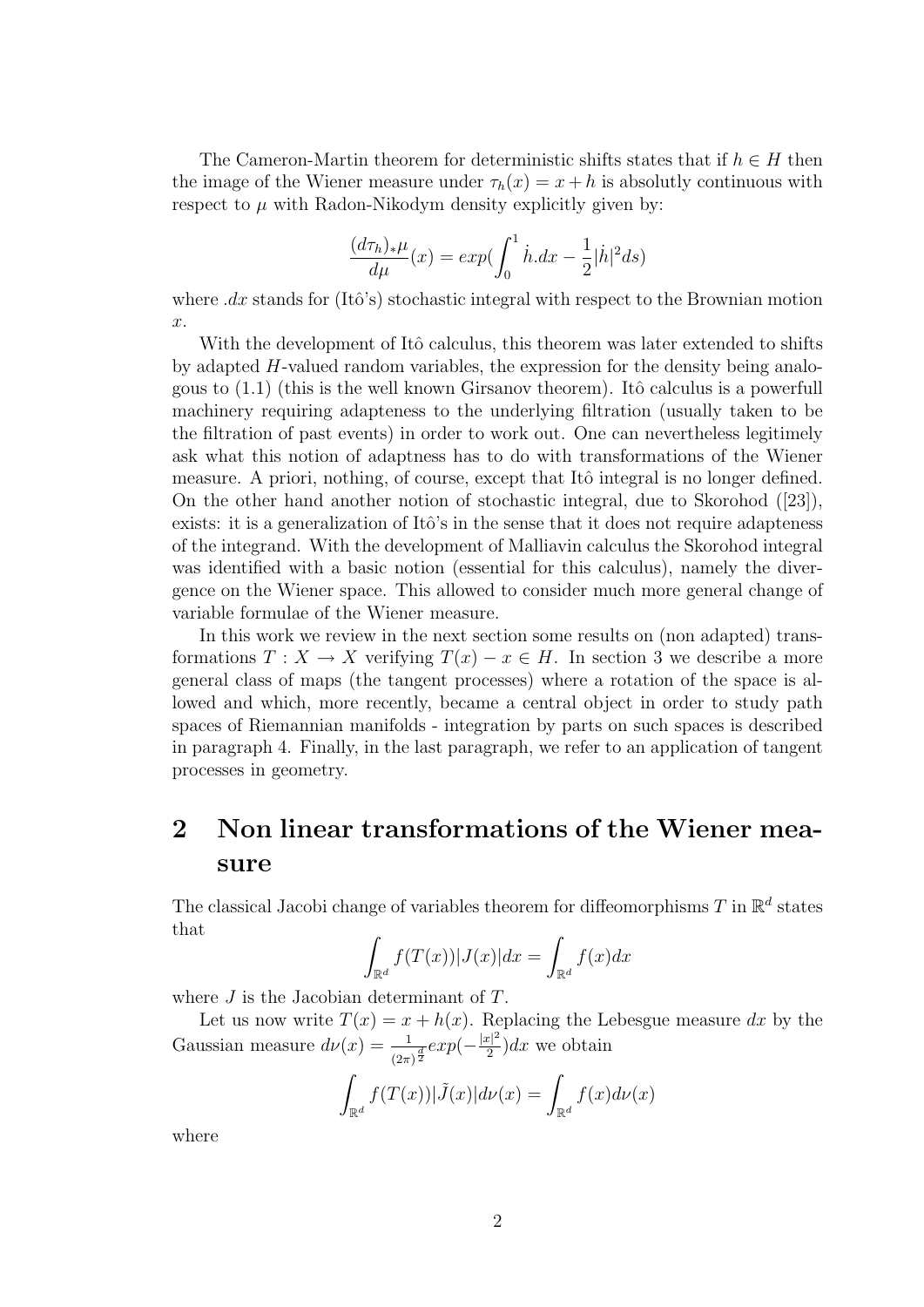$$
\tilde{J}(x) = J(x)exp(-h(x).x - \frac{1}{2}|h(x)|^2)
$$

Let us recall some notions of Malliavin calculus on the Wiener space that will allow us to write down an infinite dimensional "analogue" of the Jacobi formula.

#### 2.1. Differentiation on the Wiener space.

We shall follow the Nualart-Pardoux-Zakai terminology (c.f.[20]) in the framework of Malliavin calculus ([19]).

For a cylindrical functional on the Wiener space, of the form  $F(x) = f(x(\tau_1), ..., x(\tau_m))$ , with f smooth in  $\mathbb{R}^m$  and  $0 \leq \tau_1 < \ldots \tau_m < 1$  a partition of the interval  $[0,1]$ , one defines the following derivative operators:

$$
D_{\tau}F(x) = \sum_{k=0}^{m} 1_{\tau < \tau_k} \partial_k f(x(\tau_1), ..., x(\tau_m))
$$

For  $h \in H$ , the derivative of F in the direction of h is defined as

$$
D_h F(x) = \int_0^1 D_\tau F \frac{d}{d\tau} h d\tau
$$

The cylindrical functionals are dense in  $L^p_\mu$  and derivation operators can be extended by closure to a corresponding domain.

As a linear operator on the (Hilbert) Cameron-Martin space, the derivation gives rise to the gradient operator,  $\nabla F(x)(h) = D_h F(x)$ , and we can define the Sobolev spaces

$$
W_1^p(X) = \{ F \in L^p_\mu : \nabla F \in L^p_\mu(X;H) \}
$$

Higher order Sobolev spaces  $W_r^p$  (*r* derivatives in  $L^p_\mu$ ) can be defined when we consider a norm on the space of k-linear operators,  $k \leq p$ .

#### 2.2. The divergence operator.

.

Let  $A: X \to H$  be a  $L^2_{\mu}$  "vector field". Its dual with respect to the Wiener measure, when it exists, is called the divergence of A and will be denoted by  $\delta(A)$ . We have then, by definition, the following integration by parts formula:

$$
E_{\mu}(D_h F) = E_{\mu}(F \delta(A)) \quad \forall F \in W_1^2
$$

If A belongs to the Sobolev space  $W_1^2$  then the divergence exists - this was proved in [17]. Gaveau and Trauber ([14]) showed that the divergence coincides with the integral previously defined by Skorohod. In particular if A is an adapted random variable this integral coincides with Itô's one and we have

$$
\delta(A) = \int_0^1 \frac{d}{d\tau} A(x)(\tau) dx(\tau)
$$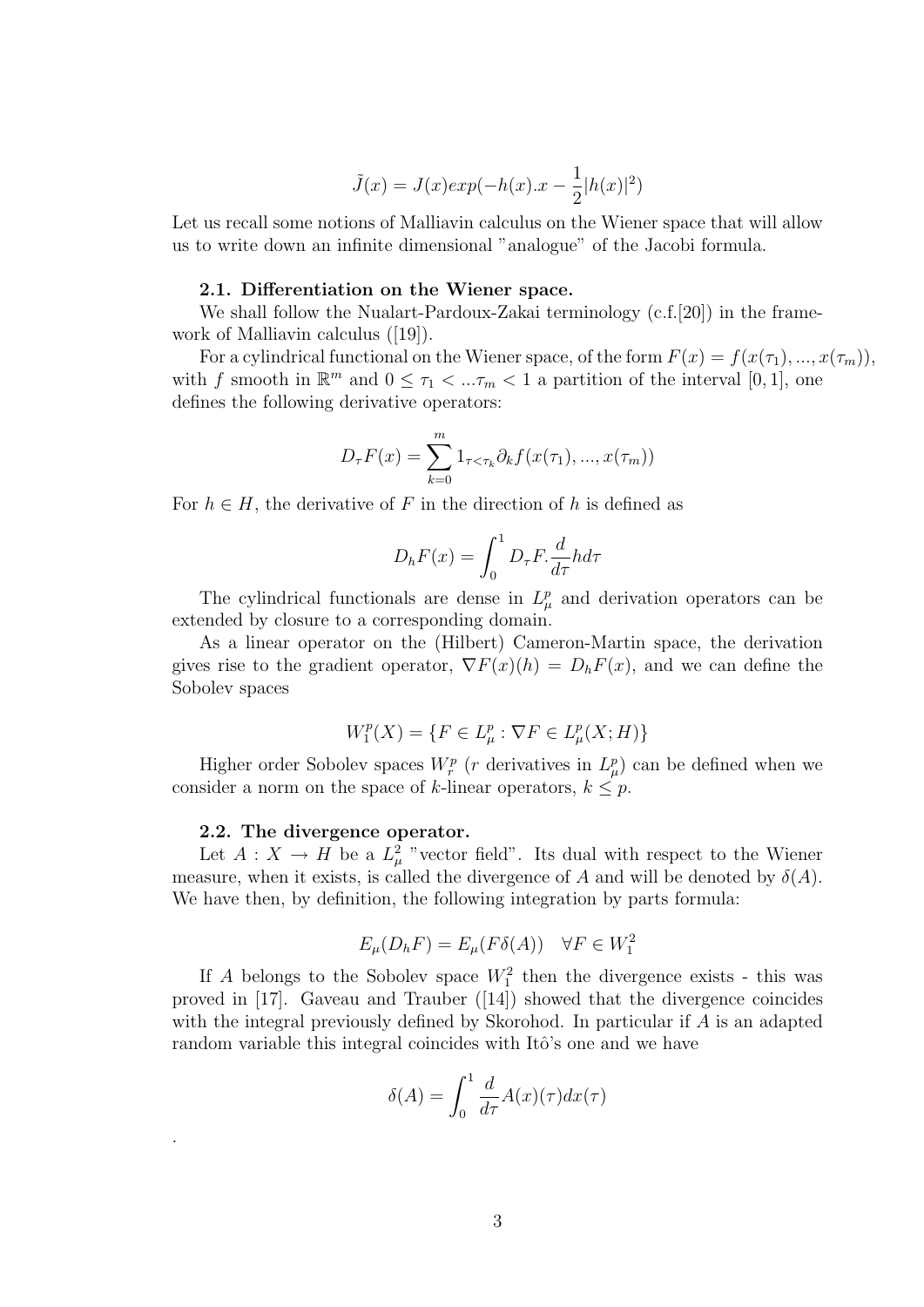In this paper we take this characterization as the definition of Skorohod integral itself, namely, for a process  $u(x)(\tau)$  we write  $\int_0^1 u(x)(\tau)dx(\tau) = \delta(\int_0^1 u(x)(\tau)d\tau)$ when the divergence is well defined.

On the other hand if we can associate a flow  $U_t(x)$  to the vector field A, namely a solution of the ordinary differential equation

$$
\frac{d}{dt}U_t(x) = A(U_t(x)), \qquad U_0(x) = x
$$

(in the sense that the corresponding integral equation holds  $\mu$  almost everywhere in  $x$ ), then the divergence accounts for the infinitesimal action of the flow on the measure, i.e., we have:

$$
\frac{d}{dt}_{|_{t=0}} E_{\mu}(U_t^* F) = E_{\mu}(F \delta(A))
$$

for every test function  $f$ .

We remark also that the dual of the derivative with respect to the Gaussian measure on  $\mathbb{R}^d$  can be obtained explicitely by the integration by parts formula:

$$
\int_{\mathbb{R}^d} (\nabla f | A)(x) d\nu(x) = \int_{\mathbb{R}^d} f[(A(x)|x)_H - trace \nabla(A)(x)] d\nu(x)
$$

It is possible to derive the Skorohod integral expression for the divergence by using a suitable finite dimensional approximation argument on the Wiener space.

#### 2.3. Non linear transformations.

Under suitable hypothesis, the change of variables formula for transformations  $T(x): X \to X$  on the Wiener space of the form  $T(x) = x + A(x)$ ,  $A(x) \in H$  a.e., can be written

$$
E_{\mu}(|\mathcal{J}|(x)F(T(x))) = E_{\mu}(F(x))
$$

where

$$
\mathcal{J}(x) = det_2(I_H + \nabla A)exp(-\delta(A) - \frac{1}{2}||A||_H^2),
$$

 $det_2$  being the Carleman-Fredholm determinant and  $I_H$  denoting the identity operator on H. Various authors have contributed to the discovery of this formula. The version we have written is due to Ramer ([22], c.f. also [25]); it requires some non trivial assumptions on the Sobolev norms of the transformation T.

For non-random vector fields A the formula gives precisely Cameron-Martin initial theorem. The fact that it is also a generalization of Girsanov theorem is true but much more delicate: for adapted shifts  $\nabla A$  turns out to be quasi-nilpotent (i.e.  $trace(\nabla A)^k = 0 \,\forall k \geq 2$  ) and this is equivalent to the condition  $det_2(I_h + \nabla A) = 1$  $([26])$ . In the adapted case the classical approach via Itô calculus requires much weaker hypothesis.

We can look at a (deterministic) shift by  $h \in H$  as the value at time  $t = 1$  of the flow associated to the vector h, namely  $U_t^h(x) = x + th$ . We know that

$$
\frac{d}{dt}_{|_{t=0}} (U_t^h)_* \mu = \delta(h) \mu
$$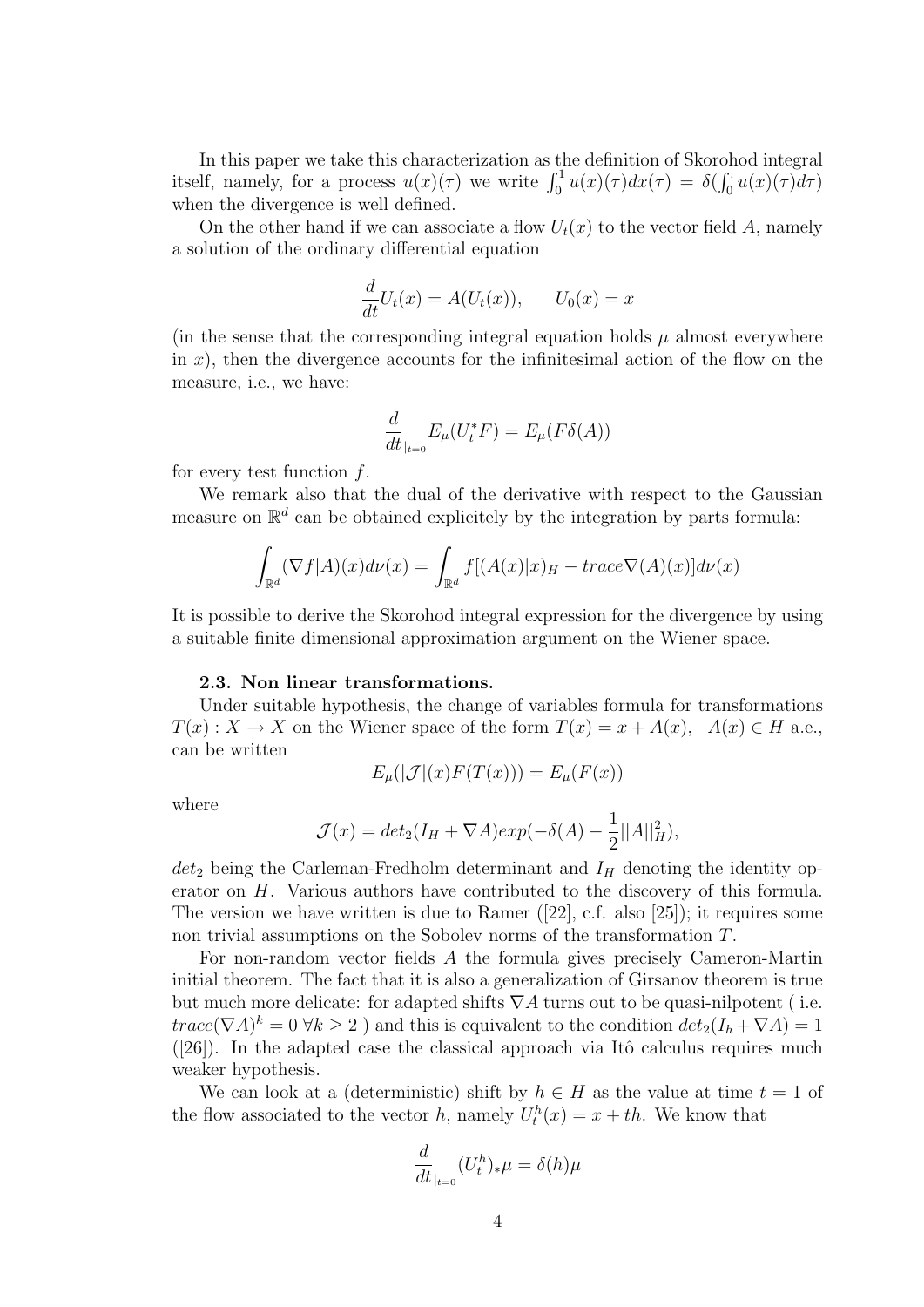and that  $\delta(h) = \int_0^1$  $\frac{d}{d\tau}(\tau)dx(\tau)$ . By using the group property of the flow we can integrate this infinitesimal formula and obtain

$$
\frac{d(U_t^h)_{*\mu}}{d\mu}(x) = exp(\int_0^t \delta(h)(U_{-s}^h(x))ds
$$

which is precisely Girsanov theorem.

Under suitable Sobolev assumptions on the vector field A these ideas can be extended (c.f.[7]) in order to define the corresponding flow  $U_t$  and derive the following transformation formula

$$
E_{\mu}(F o U_t) = E_{\mu}(F \rho_t)
$$

where

$$
\rho_t(x) = exp(\int_0^t \delta(A)(U_{-s}(x)ds)
$$

A fairly complete reference concerning these ideas can be found in [26] (c.f. also [19]).

### 3 Tangent processes

With the development of analysis and geometry on the path space of a Riemannian manifold the need to extend the tangent space and include rotations of the Wiener space became clear (c.f.[8],[12]).

We call a *tangent process* a process  $\xi$  on the Wiener space of the form:

$$
d\xi^{\alpha}(\tau) = a^{\alpha}_{\beta} dx^{\beta}(\tau) + c^{\beta} d\tau
$$

where  $a_{\beta}^{\alpha} + a_{\alpha}^{\beta} = 0$ ,  $a_{\beta}^{\alpha}(0) = 0$ ,  $c^{\alpha}(0) = 0$  with  $\alpha, \beta = 1, ..., d$ , and  $E \int_0^1 |c|^2 d\tau < \infty$ .

When a is adapted the process  $\xi$  is a martingale with an antisymmetric diffusion coefficient and we know, by Levy's theorem, that the martingale part keeps the Wiener measure invariant. When  $a$  is not adapted  $dx$  is to be interpreted in the Skorohod sense and assumptions on  $\alpha$  for this integral to be well defined are required  $(c.f.|20)$ . In both cases we also assume that, besides the Skorohod (resp. Itô) representation,  $\xi$  also has a Stratonovich-Skorohod (resp. Stratonovich) representation.

Given a cylindrical functional  $F(x) = f(x(\tau_1),...,x(\tau_m))$  on X we define the derivative of F with respect to  $\xi$  as

$$
D_{\xi}F = \sum_{k=1}^{m} (\partial_{k}f.\xi(\tau_{k}))
$$

In [10] we have considered the question of wether Wiener measure is still invariant under non adapted rotations, that is under transformations by anticipative tangent processes with bounded variation part  $(c)$  equal to zero. The answer is yes and was also treated independently in [15]. It is a consequence of the representation formula of next theorem together with the fact that a Skorohod integral is a random variable with divergence zero.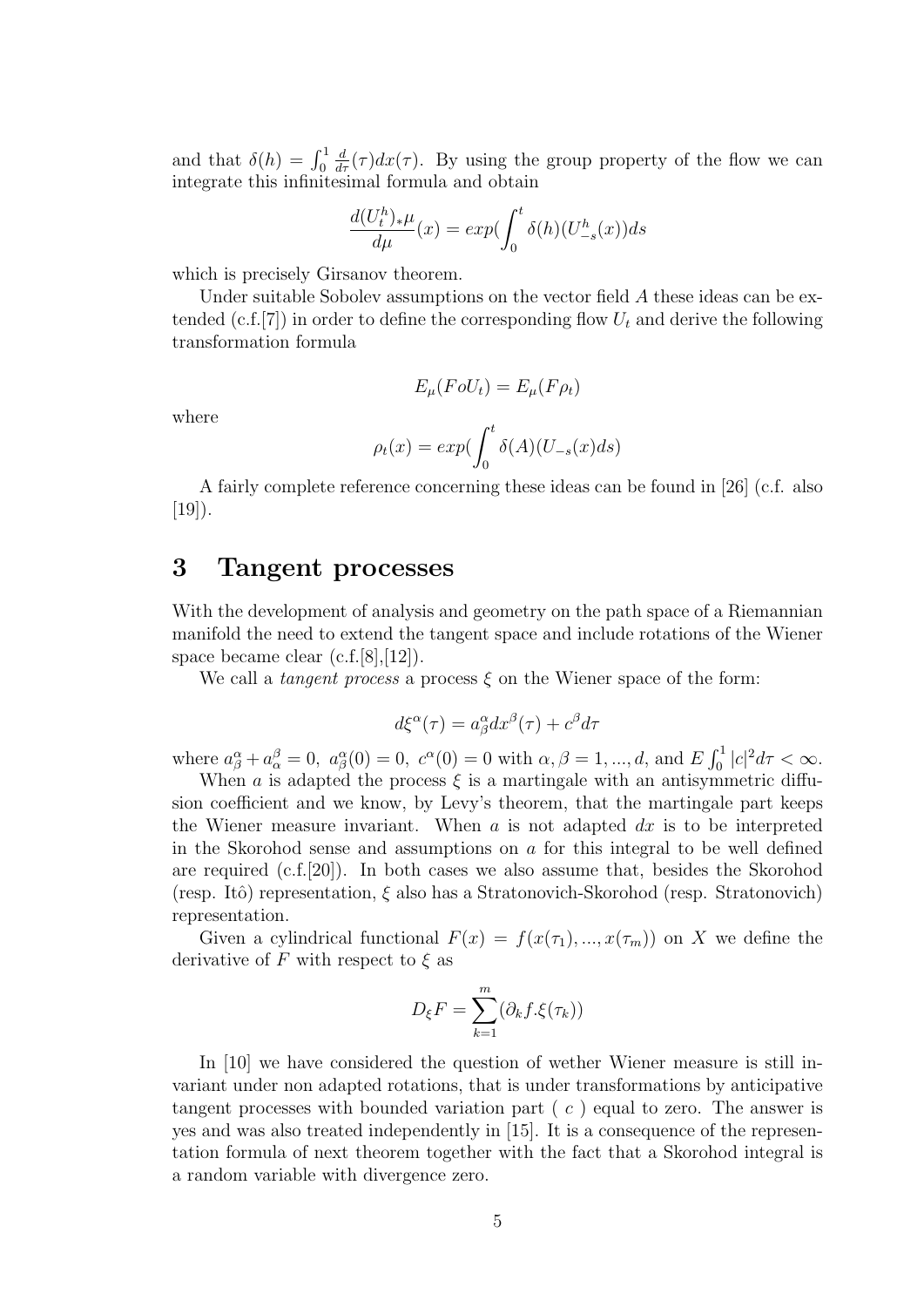**Theorem 1.** ([10]) Let  $d\xi^{\alpha} = a_{\beta}^{\alpha} dx^{\beta}(\tau)$  with  $\int_0^1 ||a(\tau)||_{W_1^p} d\tau < \infty$  for all p. Then  $W_2^q \subset Dom\left(D_{\xi}\right)$  forall  $q > 1$  and the following formula holds:

$$
D_{\xi}F = \int_0^1 (\sum_{\alpha} a_{\beta}^{\alpha} D_{\tau,\alpha} F) dx^{\beta}(\tau)
$$

for every  $F \in W_2^q$  $\frac{q}{2}$ .

Tangent processes give rise, as Cameron-Martin vector fields do, to flows defined  $\mu$  almost everywhere on the Wiener space under suitable (Sobolev type) assumptions on the coefficients. The adapted case has been studied in [6] but the methods extend to the anticipative situation.

## 4 Integration by parts on the path space of a Riemannian manifold

Let M be a d-dimensional compact Riemannian manifold. For  $m_0 \in M$  we consider the path space:

$$
P_{m_0}(M) = \{p : [0,1] \to M, \ p(0) = m_0\}
$$

endowed with the Wiener measure  $\sigma$ , i.e. the law of the Brownian motion associated to the Laplace-Beltrami operator on M.

Let  $O(M)$  denote the orthonormal frame bundle over M and consider its canonical parallelization, which is given by a differential form  $(\theta, \omega)$  with values in  $\mathbb{R}^d \times so(d)$ . If  $(A_\alpha)_{\alpha=1,\dots,d}$  are the horizontal vector fields on  $O(M)$  ( $\langle A_\alpha, \omega \rangle = 0$ and  $\langle A_{\alpha}, \theta \rangle = \epsilon_{\alpha}$  where  $\epsilon_{\alpha}$  denotes the canonical basis on  $\mathbb{R}^d$ , then the Stratonovich stochastic differential equation

$$
dr_x(\tau) = \sum_{\alpha} A_{\alpha}(r_x) dx^{\alpha}, \quad r_x(0) = r_0
$$

defines a horizontal flow of diffeomorphisms.

The Itô map  $I: X \to P_{m_0}(M)$ ,  $I(x)(.) = \pi(r_x(.))$ , where  $\pi$  is the canonical projection, was constructed in [18] and shown to be a a.s. bijection that preserves the measure, namely such that  $(I)_*(\mu) = \sigma$ .

For a cylindrical functional on the path space,  $F(p) = f(p(\tau_1), ..., p(\tau_m))$ , with f smooth, we consider the operators

$$
D_{\tau,\alpha}F(p) = \sum_{k} 1_{\tau < \tau_k} (t_{0\leftarrow \tau_k}^p(\partial_{\tau_k}F)|\epsilon_\alpha))
$$

where  $t_0^p$  $_{0 \leftarrow \tau}^{p}$  is the Levi-Civita parallel transport over Brownian paths, which was defined by Itô.

With respect to the norms  $||DF||_{L^q_{\sigma}}^q = E_{\sigma}(||DF||^q)$ , where

$$
||DF||^2(p) = \sum_{\alpha} \int_0^1 [D_{\tau,\alpha}F]^2 d\tau
$$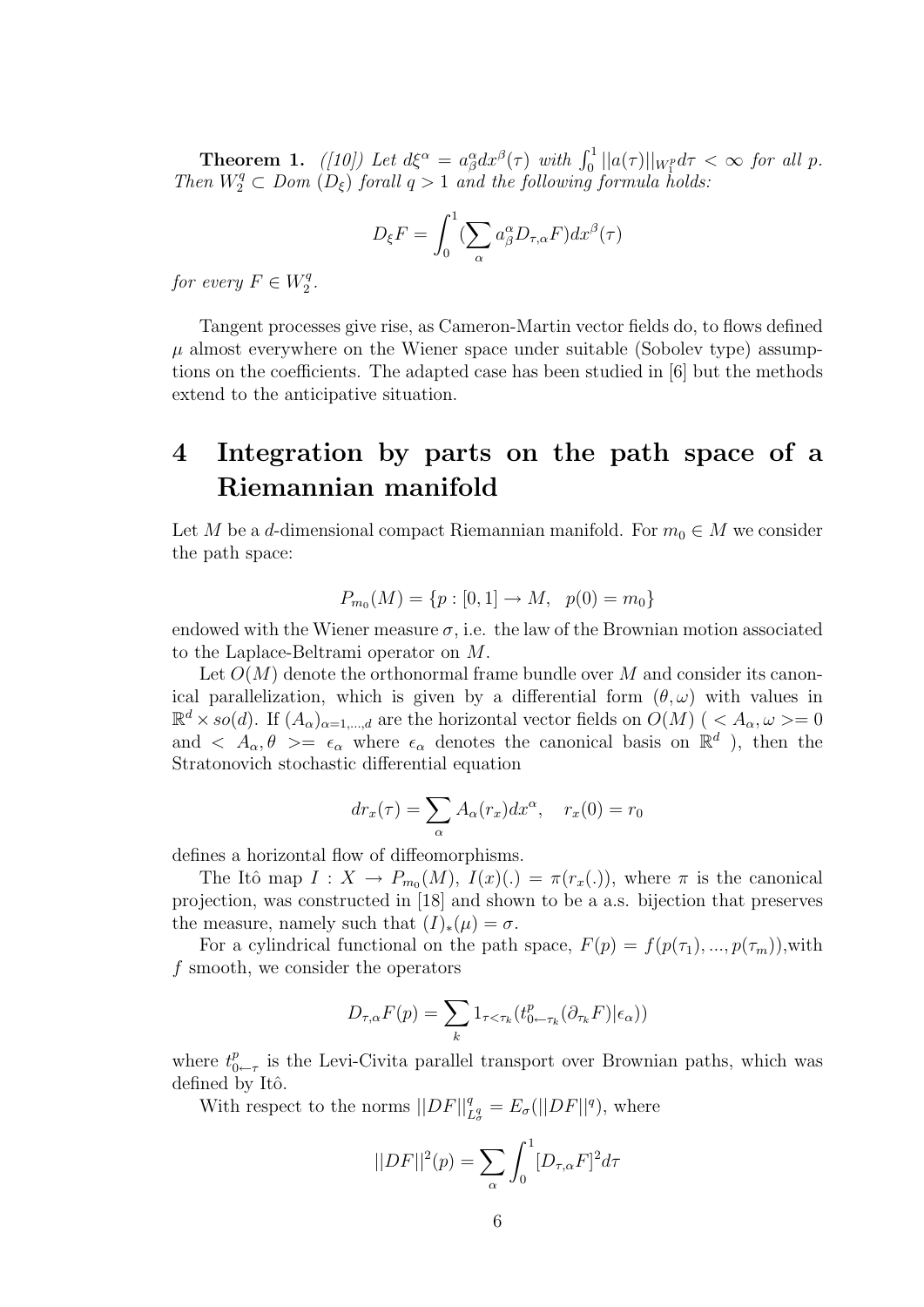this operator is closable, the domain being the Sobolev space  $W_1^q$  $T_1^q(P_{m_0}(M)).$ 

A Cameron-Martin vector field on the path space is a map  $Z_p(\tau) \in T_{p(\tau)}(M)$ whose parallel transport to the origin, that we denote by  $z(\tau) = t_{0 \leftarrow \tau}^p Z(\tau)$ , belongs to the Cameron-Martin space. Then one defines

$$
D_{Z}F = \sum_{\alpha} \int_{0}^{1} \frac{d}{d\tau} z^{\alpha} D_{\tau,\alpha} F d\tau
$$

In the last decade analysis and geometry on path spaces has been considerably developed. We mostly refer to the pioneering works  $[2]$  and  $[12]$  and to  $[8]$  that follows the development of the Markovian stochastic calculus on the path space established in [13]. Other sources of information on this subject are [19], [24] and references within.

One could expect that the differential structure would be preserved as well by the map I, but differentiation of the Itô map makes things much more complicated and it turns out that a derivation with respect to a Cameron-Martin vector field on  $P_{m_0}(M)$  corresponds to a derivation on the Wiener space in the direction of a tangent process. This is why, as already mentionned, such processes became of crucial importance for the study of the path space. More precisely we have:

**Theorem 2.** A functional F on  $P_{m_0}(M)$  is differentiable along a Cameron-Martin vector field  $Z$  if and only if FoI is differentiable on the Wiener space in the direction of the tangent process

$$
d\xi = \frac{d}{d\tau}z d\tau + \rho o dx(\tau)
$$

where

$$
d\rho(\tau) = \Omega(odx, z)
$$

and  $\Omega$  denotes the curvature tensor on the manifold M.

This theorem was proved in [12] and [13], generalized to tangent processes on the path space in  $[8]$  and to non adapted vector fields  $Z$  in  $[10]$ (in this case stochastic integration must be interpreted in the Stratonovich-Skorohod sense). One of its consequences, in the adapted case, is Bismut's integration by parts formula which may be deduced from the expression of the Itô contraction term  $d\rho dx = \frac{1}{2}Ricci^M d\tau.$ 

**Theorem 3.** ([2]) If  $F \in W_1^2(P_{m_0}(M))$  and Z is a  $L^2_{\sigma}$  adapted Cameron-Martin vector field on the path space, we have:

$$
E_{\sigma}(D_{Z}F) = E_{\mu}((FoI)\int_{0}^{1} \left[\frac{d}{d\tau}z + \frac{1}{2}R^{M}z\right]dx)
$$

where  $R_{\tau}^{M}=t_{0}^{p}$  $p_{0 \leftarrow \tau}^p \circ Ricci^M_{p(\tau)} \circ t^p_{\tau \leftarrow 0}.$ 

An extension of the integration by parts formula for non adapted vector fields also holds (c.f.[9], [10] and [21]).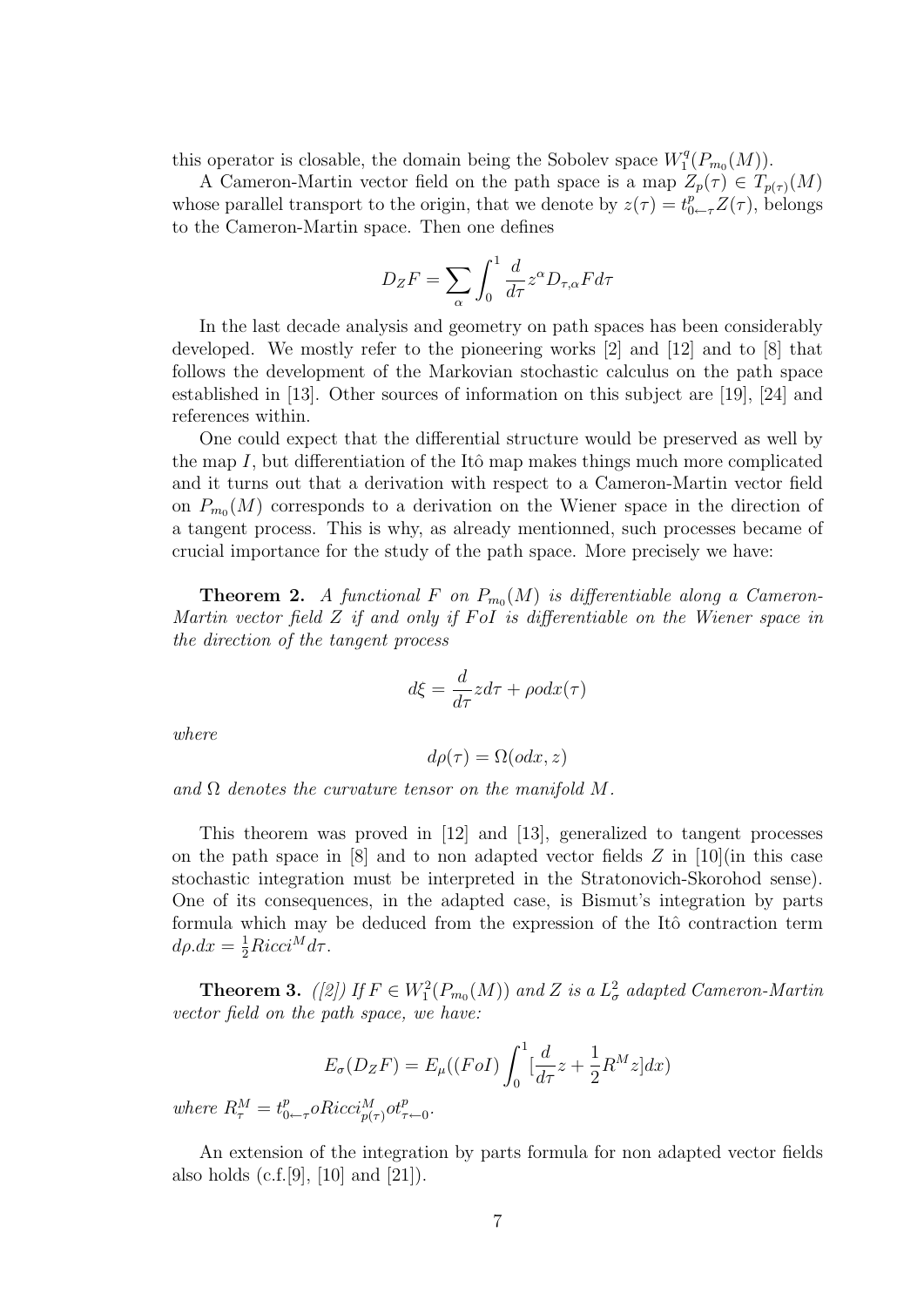**Theorem 4.** Let Z be a Cameron-Martin vector field in the path space such that  $E\int_0^1\left|\frac{d}{d\tau}z\right|^2d\tau < \infty$ , where  $z(\tau) = t_{0\leftarrow \tau}^p Z(\tau)$  and such that  $d\rho^{\alpha}_{\beta}(\tau) = \Omega^{\alpha}_{\gamma,\delta,\beta}z^{\delta}odx^{\gamma}(\tau)$ is well defined and satisfies  $E||\rho||_{W_1^p} < \infty$ . Assume also that

$$
E\int_0^1|\sum_{\beta}\int_0^{\tau}\Omega(\partial dx,\bar{D}_{\tau,\beta}z)|^2d\tau<\infty,
$$

where  $\bar{D}_{\tau}$  denotes the sum of  $D_{\tau}^+$  and  $D_{\tau}^-$  defined by  $D_{\tau}^{+(-)}u(\tau) = \lim_{\eta \to \tau^{+(-)}} D_{\tau}.u(\eta)$ . Then we have

$$
E_{\sigma}(D_{Z}F) = E_{\mu}((F \circ I) \int_0^1 \left[\frac{d}{d\tau}z + \frac{1}{2}(R^M z)(\tau) - \frac{1}{2} \sum_{\beta} \int_0^{\tau} \Omega^{\beta}(\text{od}x, \bar{D}_{\tau,\beta}z)\right].dx(\tau))
$$

The supplementary term with respect to the adapted case is essentially due to the more complex form of the contraction that gives the difference between Skorohod and Stratonovich-Skorohod integrals.

### 5 An assymptotic estimate for the vertical derivatives of the horizontal Laplacian

In this paragraph we describe an application of the non adapted integration by parts on the path space which has been derived in [11].

Let us consider the horizontal Laplacian on the frame bundle  $O(M)$ , namely  $\mathcal{L} = \sum_{\alpha} A_{\alpha}^2$ . We assume that the curvature tensor of the manifold M satisfies

$$
(H) \quad c(\Omega) = \sup_{r \in O(M)} ||[\Omega)_r]^{-1}|| < \infty
$$

Since the brackets  $[A_{\alpha}, A_{\beta}]$  are vertical vectors whose vertical component in the canonical parallelism of  $O(M)$  is precisely  $\Omega_{\beta,\alpha}$ , assumption  $(H)$  implies that  $\mathcal L$  satisfies Hörmander condition and therefore the heat kernel associated to  $\frac{1}{2}\mathcal L$ exists. We denote it by  $\pi_t$ .

If  $q \in so(d)$  is a vertical vector, we have  $\mathcal{L}\partial_q = \partial_q \mathcal{L}$ , which implies that the vertical derivatives commute with the semigroup associated to  $\mathcal L$  and, in particular, that

$$
\partial_q^1 \pi_t(r_0, r) = -\partial_q^2 \pi_t(r_0, r)
$$

**Theorem 5.** ([11]) Under hypothesis (H) and assuming the Ricci curvature of the manifold M is bounded, we have, for every  $q \in so(d)$ ,

$$
\limsup_{t \to 0} \frac{t}{||q||} \int_{O(M)} |\partial_q \pi_t(r_o, r)| \gamma_{O(M)}(dr) \le c(d)c(\Omega)
$$

where  $\gamma_{O(M)}$  denotes the volume element of  $O(M)$  and  $c(d)$  is a constant depending only of the dimension d of M.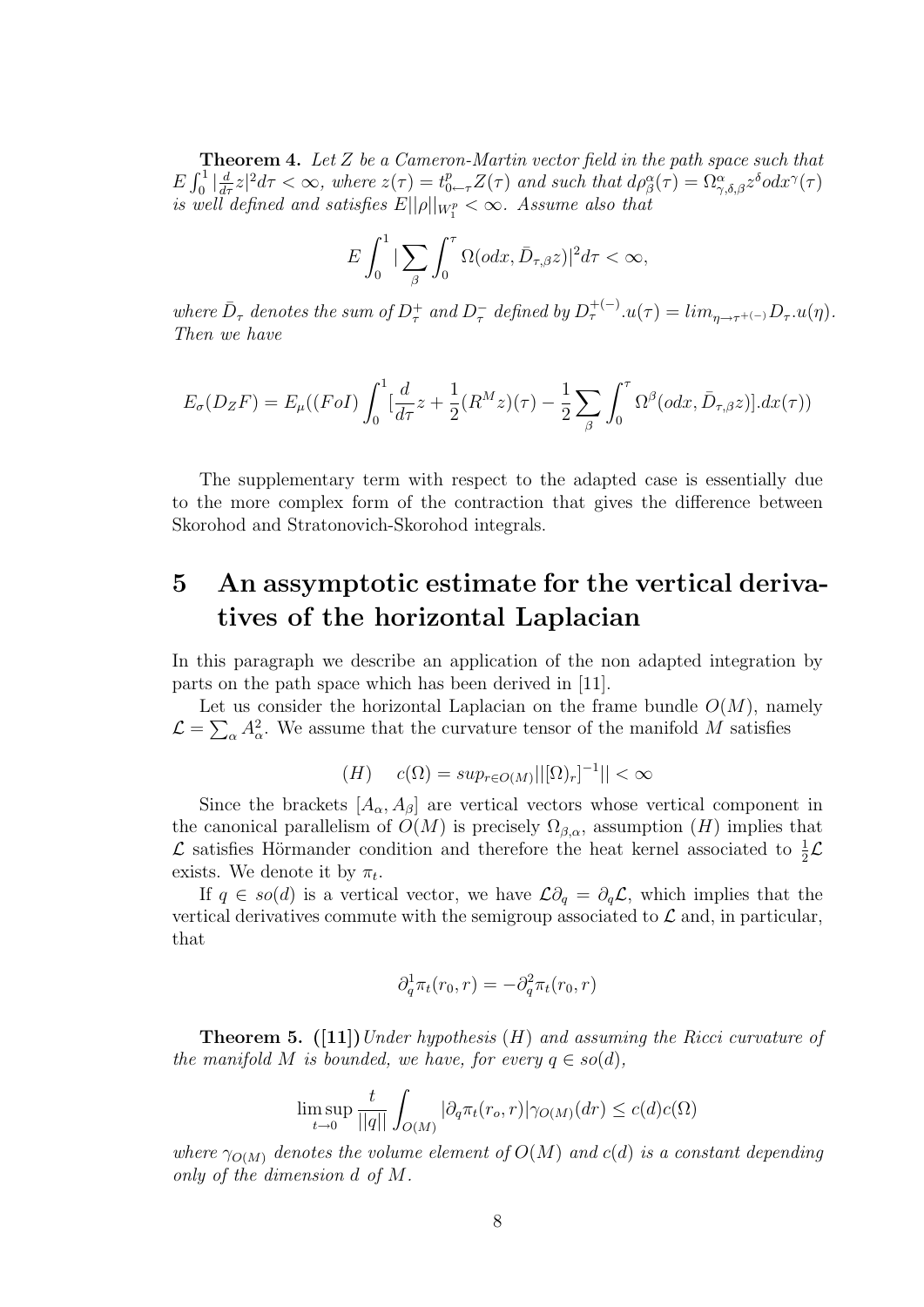The rest of this section is devoted to give an idea of the proof. We consider the functional

$$
\Phi^{\beta}(x,\tau) = \sum_{\alpha} \int_0^{\tau} \Omega_{\alpha,\beta} \, d\tau^{\alpha}
$$

where here  $\Omega$  denotes the scalarization of the curvature tensor at  $r_x(\tau)$ , the Brownian flow starting at  $r_0$  at time 0. This functional takes values at  $so(d)$ . For  $t \in [0, 1]$ we define  $\tilde{\Phi}^{\beta} = \Phi^{\beta} - \frac{1}{t}$  $\frac{1}{t} \int_0^t \Phi^{\beta}(\tau) d\tau$  and the covariance matrix

$$
\sigma_{\theta}^{\theta'} = \sum_{\beta} \int_0^t \tilde{\Phi}_{\theta}^{\beta}(\tau) \tilde{\Phi}_{\theta'}^{\beta}(\tau) d\tau
$$

where  $\theta$ ,  $\theta'$  denote double indeces.

We consider the variation process

$$
z_q^{\beta}(\tau) = \int_0^{\tau} \left(\sum_{\theta} a_{\theta} \tilde{\Phi}_{\theta}^{\beta}(\eta)\right) d\eta
$$

where

$$
a_{\theta} = \sum_{\theta'} [\sigma^{-1}]_{\theta}^{\theta'} q_{\theta'}
$$

Direct verification shows that  $z_q(t) = 0$  and that

$$
\rho(t) = -\sum_{\beta} \int_0^t \Phi^{\beta}(\tau) dz_q^{\beta}(\tau) d\tau = q
$$

Therefore, by Theorem 2 the infinitesimal variation of the horizontal flow is due to the corresponding variation  $\xi$  of the Brownian motion (on the Wiener space) defined by

$$
d\xi = dz_q + \rho o dx
$$

Notice that, because of the expressions of  $\tilde{\Phi}$  and  $\sigma$ , this process is an anticipative tangent process. In terms of Skorohod integration, it reads:

$$
d\xi(\tau) = dz_q(\tau) + \rho dx(\tau) + \frac{1}{2}R^M(z_q)d\tau - \frac{1}{2}\sum_{\beta}\int_0^{\tau} \Omega^{\beta}(\rho dx, \bar{D}_{\tau,\beta}z_q)dx(\tau)
$$

Now we have

$$
\frac{\partial_q^1 \pi_t(r_0, r)}{\pi_t(r_0, r)} = E^{r_x(t,r_0) = r}[\delta(z_q)]
$$

and the theorem follows from the  $L^2$  estimates of the divergence of  $z_q$ , which is given by the Skorohod integrals of the bounded variation part of the tangent process  $\xi$ defined above.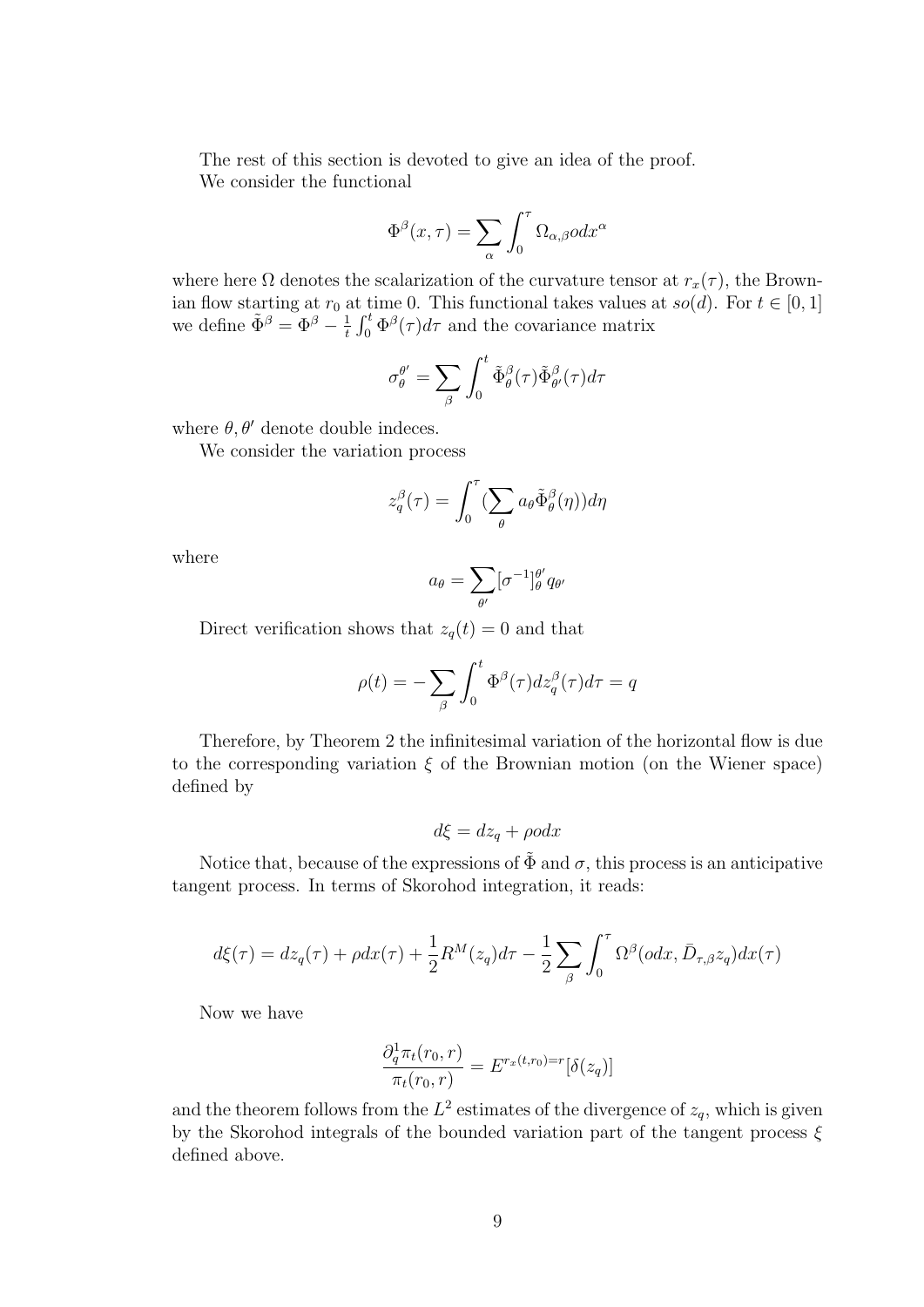#### References

[1] S. Albeverio, R. Hoegh-Krohn, Mathematical theory of Feynman path integrals, Lect. Notes in Math. 523 (Springer-Verlag, 1976).

[2] J. M. Bismut, Large Deviations and the Malliavin Calculus, Birkhäuser, Basel, 1984.

[3] R. H. Cameron, A family of integrals serving to connect the Wiener and Feynman integrals, J. Mathem. Physics 39 (1960),126.

[4] R. H. Cameron, W. T. Martin, Transformation of Wiener integral under translations, Ann. Math. 45 (1944), 386–396.

[5] R. H. Cameron, W. T. Martin, The transformation of Wiener integrals by nonlinear transformation, Trans. Am. Math.Soc. 66 (1949), 253–283.

[6] F. Cipriano, A. B. Cruzeiro, Flows associated to tangent processes on the Wiener space, J. Funct. Anal. 166 (1999), 310–331.

[7] A. B. Cruzeiro, Equations differentielles sur l'espace de Wiener et formules de Cameron-Martin non-linéaires, J. Funct. Anal. 54 N.2 (1983), 206–227.

[8] A. B. Cruzeiro, P. Malliavin, Renormalized differential geometry on path space: structural equation, curvature, J. Funct. Anal. 139 (1996), 119–181.

[9] A. B. Cruzeiro, P. Malliavin, Energy identities and estimates for anticipative stochastic integrals on a Riemannian manifold, in Stoch. Anal. and Rel. Topics Birkhäuser 42 (1998), 221–234.

[10] A. B. Cruzeiro, P. Malliavin, A class of anticipative tangent processes on the Wiener space, C. R. Acad. Sci. Paris 333, Ser. I, (2001), 353–358.

[11] A. B. Cruzeiro, P. Malliavin, S. Taniguchi, Ground state estimations in Gauge Theory, Bull. Sci. Math. 125 6-7 (2001), 623–640.

[12] B. K. Driver, A Cameron-Martin type quasi-invariance theorem for Brownian motion on a compact manifold, J. Funct. Anal. 110 (1992), 272–376.

[13] S. Fang, P. Malliavin, Stochastic Analysis on the path space of a Riemannian manifold: I. Markovian Stochastic Calculus, J. Funct. Anal. 118 (1993), 249–274.

[14] B. Gaveau, P. Trauber, L'integrale stochastique comme operateur de divergence dans l'espace fonctionnel, J. Funct. Anal. 46 (1982), 230–238.

 $[15]$  Y. Hu, A. S. Üstünel, M. Zakai, Tangent processes on Wiener space, preprint

[16] K. Itô, Generalized uniform complex measures in the hilbertian metric space with their application to the Feynman path integral, *Proceedings Fifth Berkeley* Symp. on Math. Stat. and Probab. II, 1 (1967), 145–161. (Univ. California Press, Berkeley)